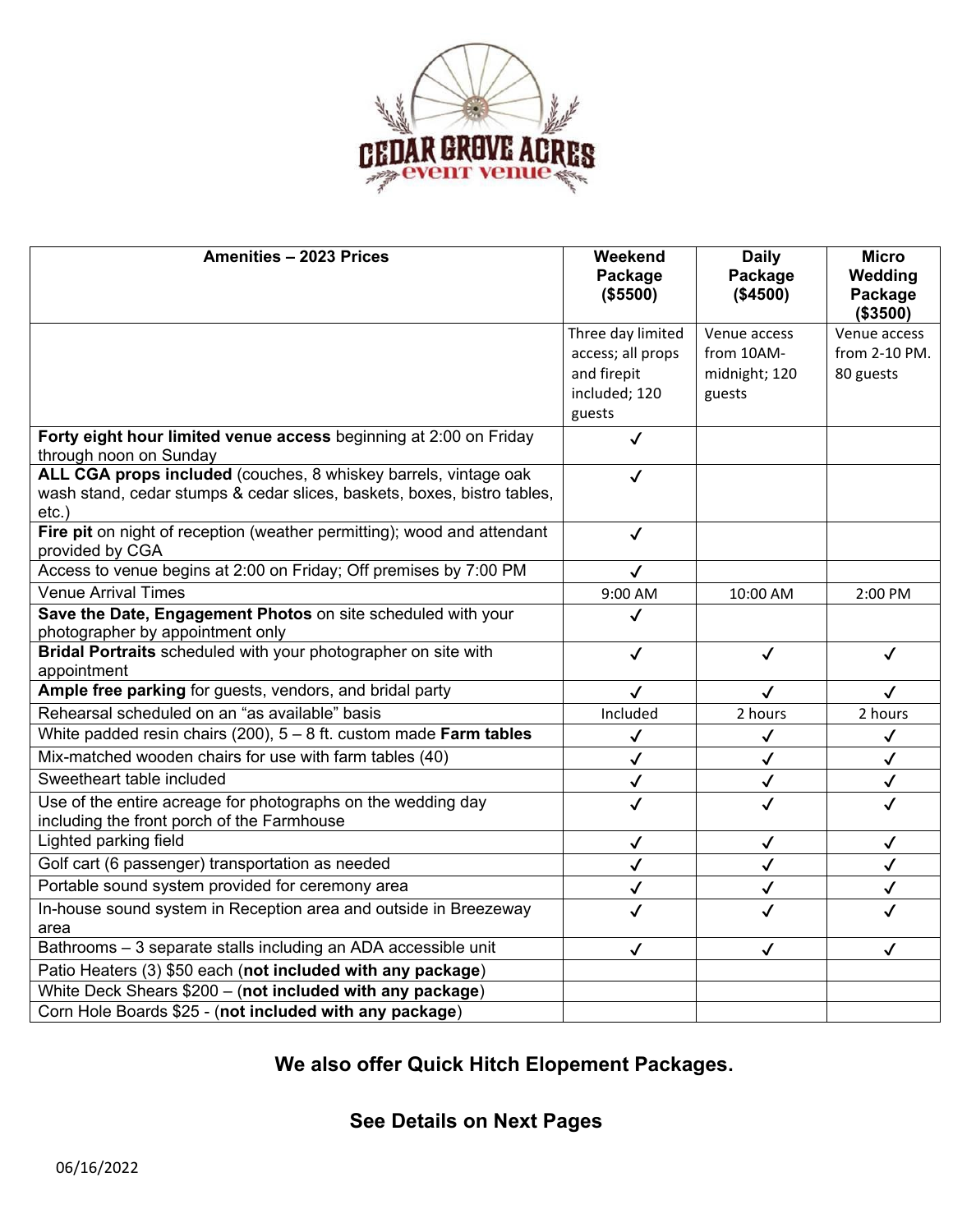

## **Quick Hitch Elopement Packages**

#### **Quick Hitch Elopement - Two hours of venue access - \$850** (includes set up and take down time)

- Up to 25 guests
- Choice of shaded Meadow or Courtyard area for ceremony–each with its own unique arbor
- Take photos after the ceremony
- Non-alcoholic beverages may be served
- Family and guests enjoy the beautiful scenery of the venue area
- See below for additional package inclusions

#### **Quick Hitch Elopement - Four hours of venue access - \$1500** (includes set up and take down time)

- Up to 50 guests
- Choice of shaded Meadow or Courtyard area for ceremony-each with its own unique arbor
- Take photos after the ceremony
- Guests may enjoy a few appetizers/heavy hors d'oeuvres (provided by couple)
- Non-alcoholic beverages may be served
- Couple can cut the wedding cake and have a champagne toast
- Family and guests enjoy the beautiful scenery of the venue area
- See below for additional package inclusions

#### *All packages include the following:*

- *Chairs will be set up in the Meadow area*
- *Bride and one helper has use of the Bridal Suite to put on dress no full hair and makeup done on site*
- *No formal bridal party including bridesmaids or groomsmen. Special guests can join you for photos after the ceremony*
- *Bride brought to the venue in our golf cart shuttle*
- *Use of Venue sound system for your playlist (no DJ assign a guest to be in charge of playlist)*
- *Farm tables and mix match wooden chairs are included in price (set up in the Reception Barn)*
- *In case of inclement weather, you can have your ceremony in the Chapel Barn or Reception Barn*
- *Any additional furniture and props available on an a la carte basis (bistro tables, whiskey barrels, vintage couches, etc.) Props list with prices will be provided upon request.*
- *Free parking area is available next to the venue area.*
- *You may purchase one hour additional time at \$250/hour for either package.*
- *Full use of the venue area including Reception Barn, Tavern, Chapel, Bull Pen, Courtyard, Meadow, Fire Pit area (no fire) and Tinkle Tavern.*

# **Quick Hitch All Inclusive Package \$2900 –**

## **Details on next page**